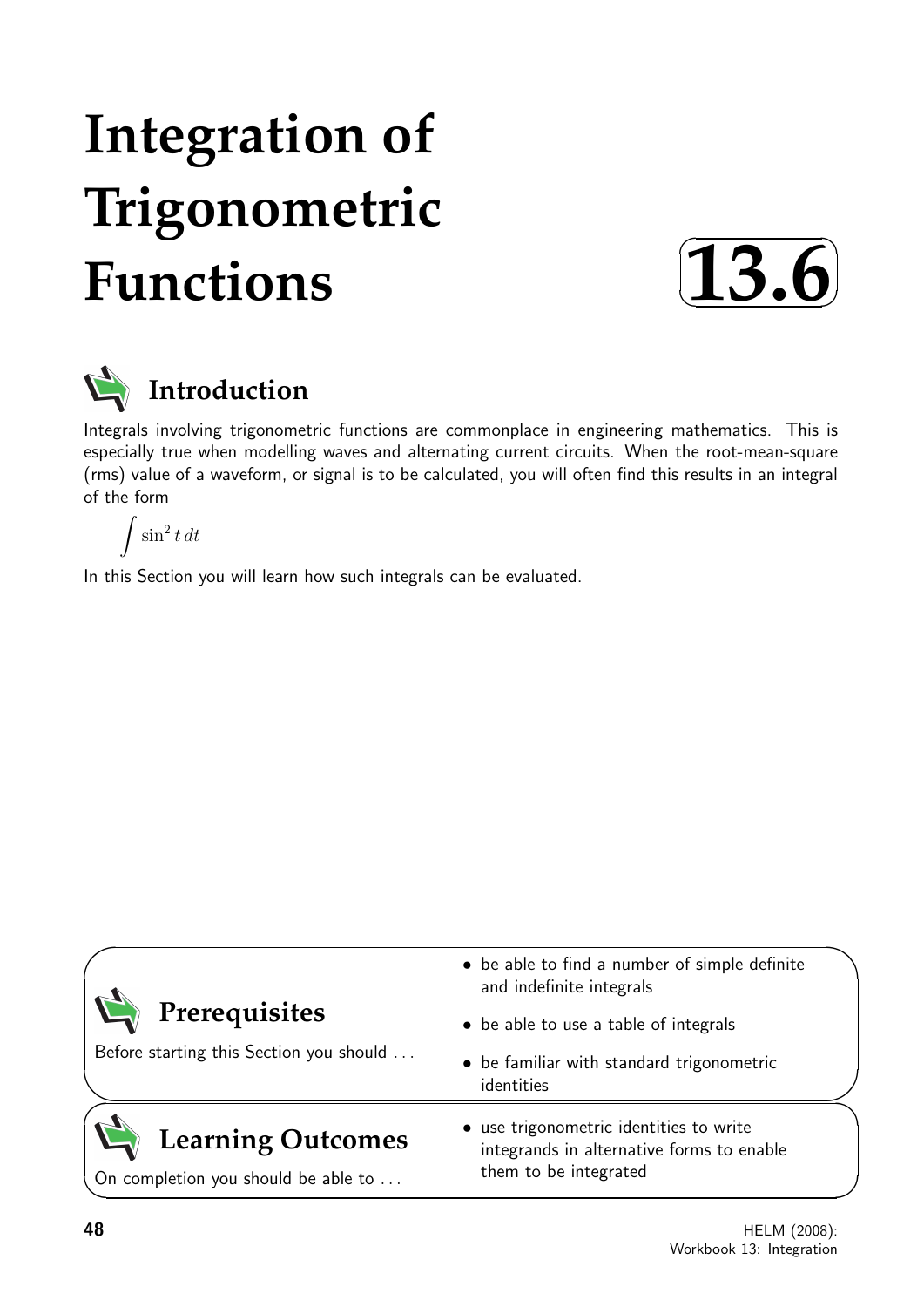

# **1. Integration of trigonometric functions**

Simple integrals involving trigonometric functions have already been dealt with in Section 13.1. See what you can remember:



The basic rules from which these results can be derived are summarised here:



In engineering applications it is often necessary to integrate functions involving powers of the trigonometric functions such as

$$
\int \sin^2 x \, dx \qquad \text{or} \qquad \int \cos^2 \omega t \, dt
$$

Note that these integrals cannot be obtained directly from the formulas in Key Point 8 above. However, by making use of trigonometric identities, the integrands can be re-written in an alternative form. It is often not clear which identities are useful and each case needs to be considered individually. Experience and practice are essential. Work through the following Task.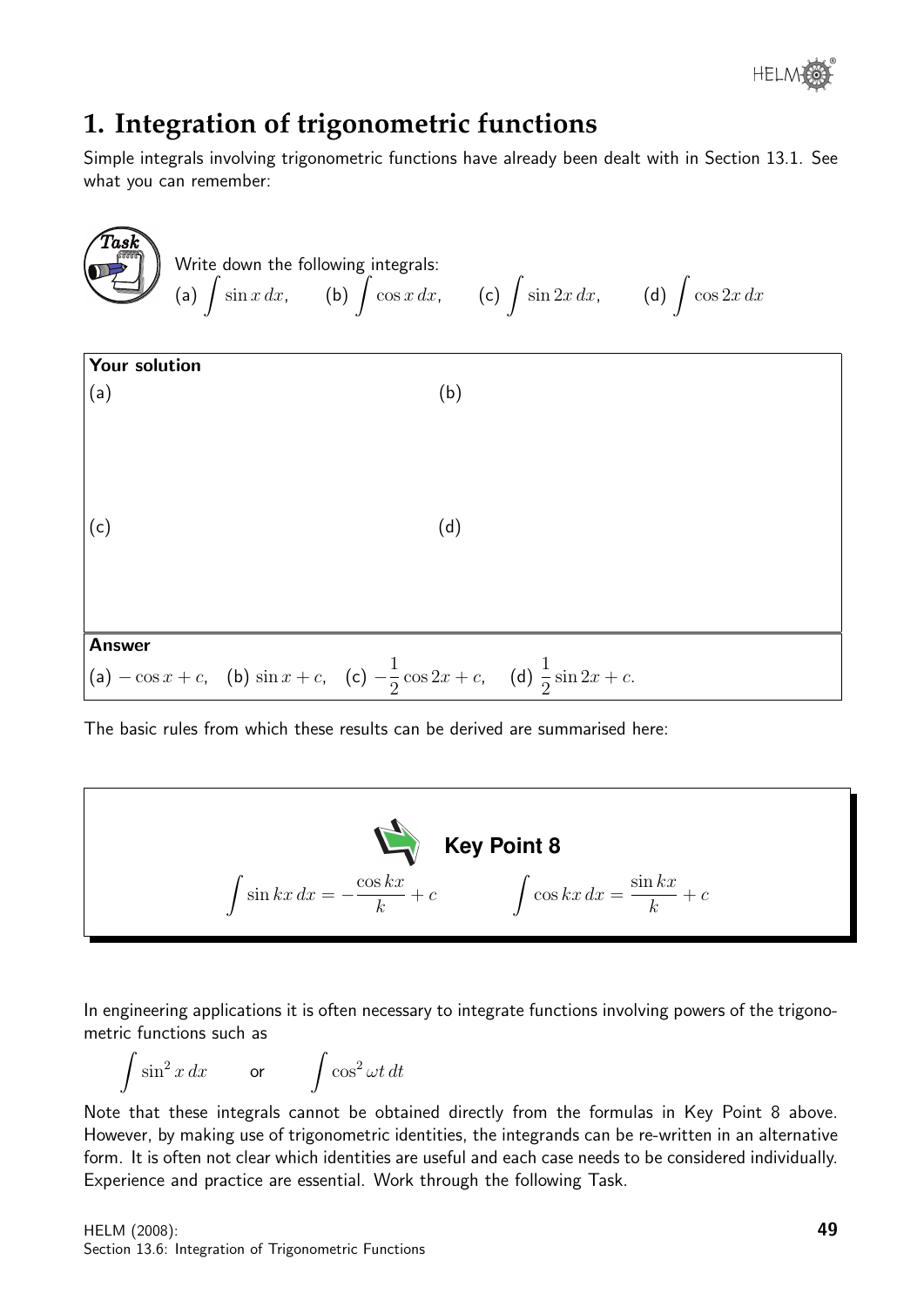

Use the trigonometric identity  $\sin^2\theta \equiv \frac{1}{2}$ 2  $(1 - \cos 2\theta)$  to express the integral  $\int \sin^2 x \ dx$  in an alternative form and hence evaluate it.

(a) First use the identity:

**Your solution**  

$$
\int \sin^2 x \, dx = \int
$$

## Answer

The integral can be written  $\int \frac{1}{2}$ 2  $(1 - \cos 2x)dx$ .

Note that the trigonometric identity is used to convert a power of  $\sin x$  into a function involving  $\cos 2x$  which can be integrated directly using Key Point 8.

(b) Now evaluate the integral:

# Your solution

Answer

1  $rac{1}{2}(x-\frac{1}{2})$  $\frac{1}{2}\sin 2x + c$  =  $\frac{1}{2}$  $rac{1}{2}x - \frac{1}{4}$  $\frac{1}{4}\sin 2x + K$  where  $K = c/2$ .



```
Use the trigonometric identity \sin 2x \equiv 2 \sin x \cos x to find \int \sin x \cos x \, dx
```
# (a) First use the identity:



(b) Now evaluate the integral:

# Your solution

## Answer

$$
\int_0^{2\pi} \sin x \cos x \, dx = \int_0^{2\pi} \frac{1}{2} \sin 2x \, dx = \left[ -\frac{1}{4} \cos 2x + c \right]_0^{2\pi} = -\frac{1}{4} \cos 4\pi + \frac{1}{4} \cos 0 = -\frac{1}{4} + \frac{1}{4} = 0
$$

This result is one example of what are called **orthogonality relations**.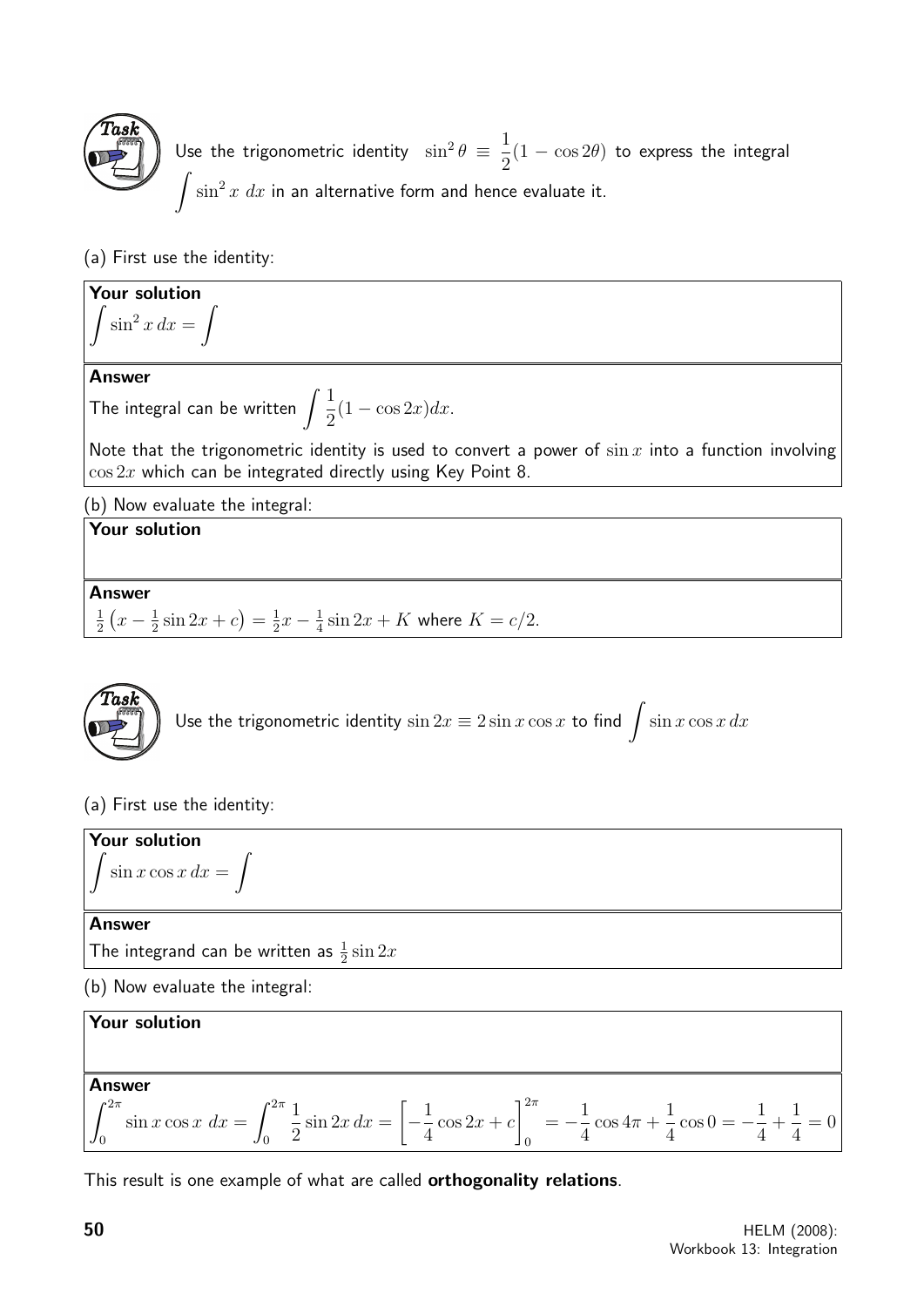

# **Magnetic flux**

# Introduction

The magnitude of the magnetic flux density on the axis of a solenoid, as in Figure 13, can be found by the integral:

$$
B = \int_{\beta_1}^{\beta_2} \frac{\mu_0 nI}{2} \sin \beta \ d\beta
$$

where  $\mu_0$  is the permeability of free space  $(\approx 4\pi\times 10^{-7}$  H m $^{-1})$ ,  $n$  is the number of turns and  $I$  is the current.





Figure 13: A solenoid and angles defining its extent

## Problem in words

Predict the magnetic flux in the middle of a long solenoid.

## Mathematical statement of the problem

We assume that the solenoid is so long that  $\beta_1 \approx 0$  and  $\beta_2 \approx \pi$  so that

$$
B = \int_{\beta_1}^{\beta_2} \frac{\mu_0 nI}{2} \sin \beta \, d\beta \approx \int_0^{\pi} \frac{\mu_0 nI}{2} \sin \beta \, d\beta
$$

## Mathematical analysis

The factor  $\frac{\mu_0 n I}{2}$ 2 can be taken outside the integral i.e.

$$
B = \frac{\mu_0 nI}{2} \int_0^{\pi} \sin \beta \, d\beta = \frac{\mu_0 nI}{2} \left[ -\cos \beta \right]_0^{\pi} = \frac{\mu_0 nI}{2} (-\cos \pi + \cos 0)
$$

$$
= \frac{\mu_0 nI}{2} (-(-1) + 1) = \mu_0 nI
$$

## Interpretation

The magnitude of the magnetic flux density at the midpoint of the axis of a long solenoid is predicted to be approximately  $\mu_0 nI$  i.e. proportional to the number of turns and proportional to the current flowing in the solenoid.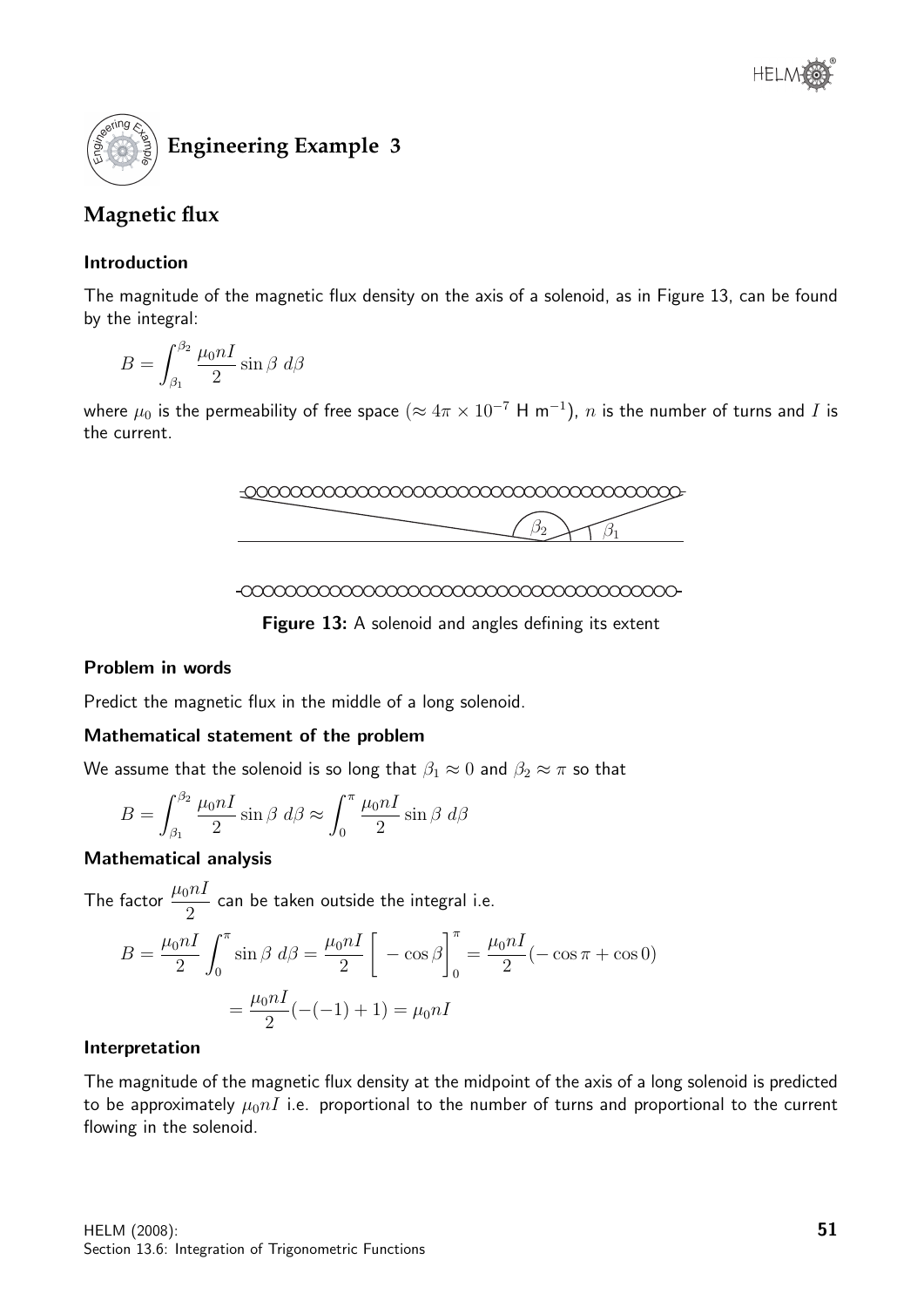# **2. Orthogonality relations**

In general two functions  $f(x), g(x)$  are said to be **orthogonal** to each other over an interval  $a \le x \le b$ if

$$
\int_a^b f(x)g(x) \ dx = 0
$$

It follows from the previous Task that  $\sin x$  and  $\cos x$  are orthogonal to each other over the interval  $0 \leq x \leq 2\pi$ . This is also true over any interval  $\alpha \leq x \leq \alpha + 2\pi$  (e.g.  $\pi/2 \leq x \leq 5\pi$ , or  $-\pi \leq x \leq \pi$ ).

More generally there is a whole set of orthogonality relations involving these trigonometric functions on intervals of length  $2\pi$  (i.e. over one period of both  $\sin x$  and  $\cos x$ ). These relations are useful in connection with a widely used technique in engineering, known as Fourier analysis where we represent periodic functions in terms of an infinite series of sines and cosines called a Fourier series. (This subject is covered in HELM 23.)

We shall demonstrate the orthogonality property

$$
I_{mn} = \int_0^{2\pi} \sin mx \sin nx \, dx = 0
$$

where m and n are integers such that  $m \neq n$ .

The secret is to use a trigonometric identity to convert the integrand into a form that can be readily integrated.

You may recall the identity

$$
\sin A \sin B \equiv \frac{1}{2} (\cos(A - B) - \cos(A + B))
$$

It follows, putting  $A = mx$  and  $B = nx$  that provided  $m \neq n$ 

$$
I_{mn} = \frac{1}{2} \int_0^{2\pi} [\cos(m-n)x - \cos(m+n)x] dx
$$
  
= 
$$
\frac{1}{2} \left[ \frac{\sin(m-n)x}{(m-n)} - \frac{\sin(m+n)x}{(m+n)} \right]_0^{2\pi}
$$
  
= 0

because  $(m - n)$  and  $(m + n)$  will be integers and  $sin(integer \times 2\pi) = 0$ . Of course  $sin 0 = 0$ . Why does the case  $m = n$  have to be excluded from the analysis? (left to the reader to figure out!) The corresponding orthogonality relation for cosines

$$
J_{mn} = \int_0^{2\pi} \cos mx \cos nx \, dx = 0
$$

follows by use of a similar identity to that just used. Here again  $m$  and  $n$  are integers such that  $m \neq n$ .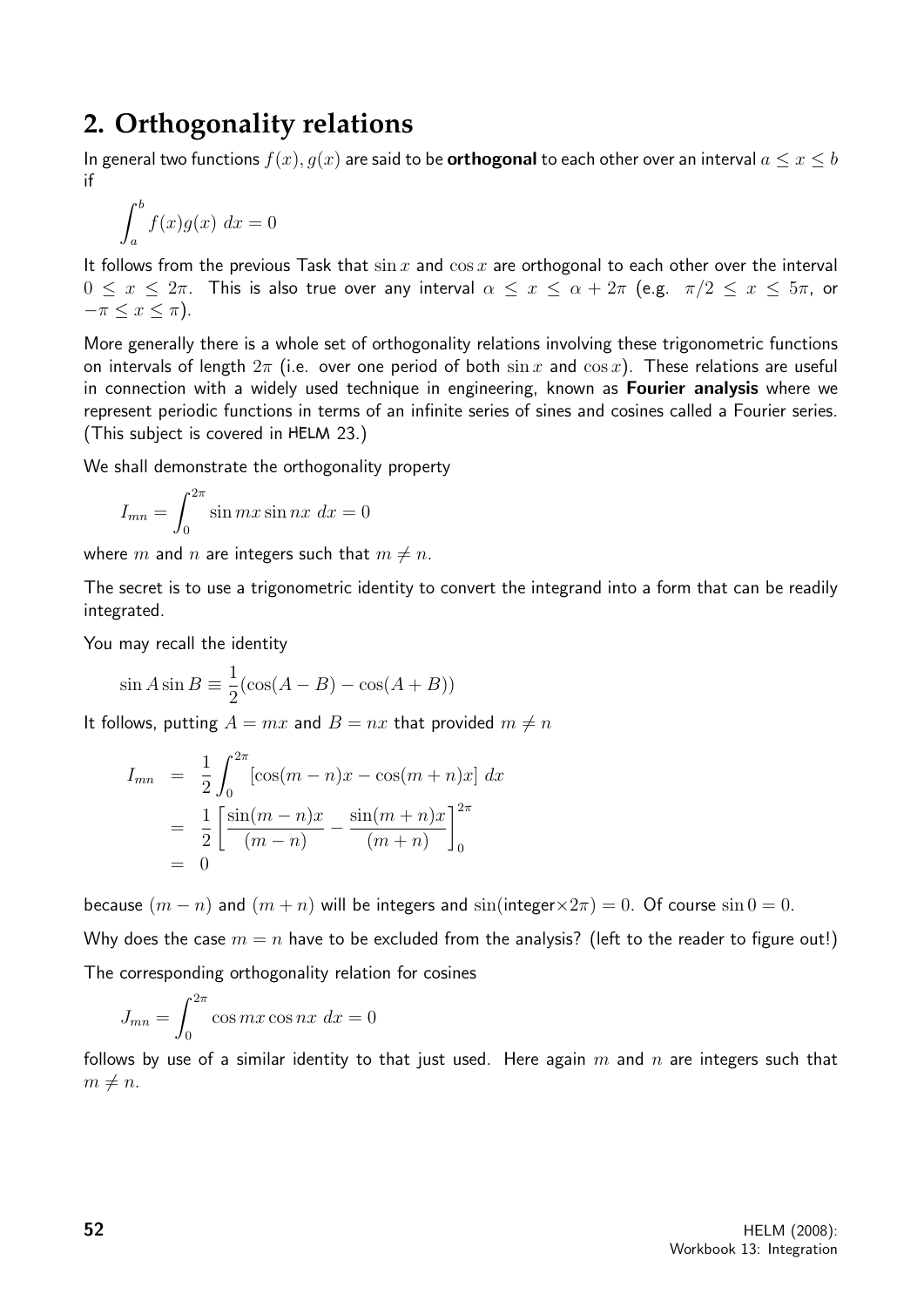

$$
K_{mn} = \int_0^{2\pi} \sin mx \cos nx \, dx = 0 \qquad m \text{ and } n \text{ integers, } m \neq n.
$$

Solution  $K_{mn}$  = 1 2  $\int^{2\pi}$  $\mathbf{0}$  $[\sin(m + n)x + \sin(m - n)x] dx$ = 1 2  $\sqrt{ }$  $-\frac{\cos((m+n)x)}{x}$  $(m+n)$  $-\frac{\cos((m-n)x)}{x}$  $(m-n)$  $\Big]^{2\pi}$ 0  $= -\frac{1}{2}$ 2  $\int \cos(m+n) 2\pi - 1$  $(m+n)$ +  $\cos(m-n)2\pi-1$  $(m - n)$ 1  $= 0$ (recalling that  $\cos(\text{integer} \times 2\pi) = 1)$ 



Derive the orthogonality relation

$$
K_{mn} = \int_0^{2\pi} \sin mx \cos nx \, dx = 0 \qquad m \text{ and } n \text{ integers, } m = n
$$

Hint: You will need to use a different trigonometric identity to that used in Example 23.

## Your solution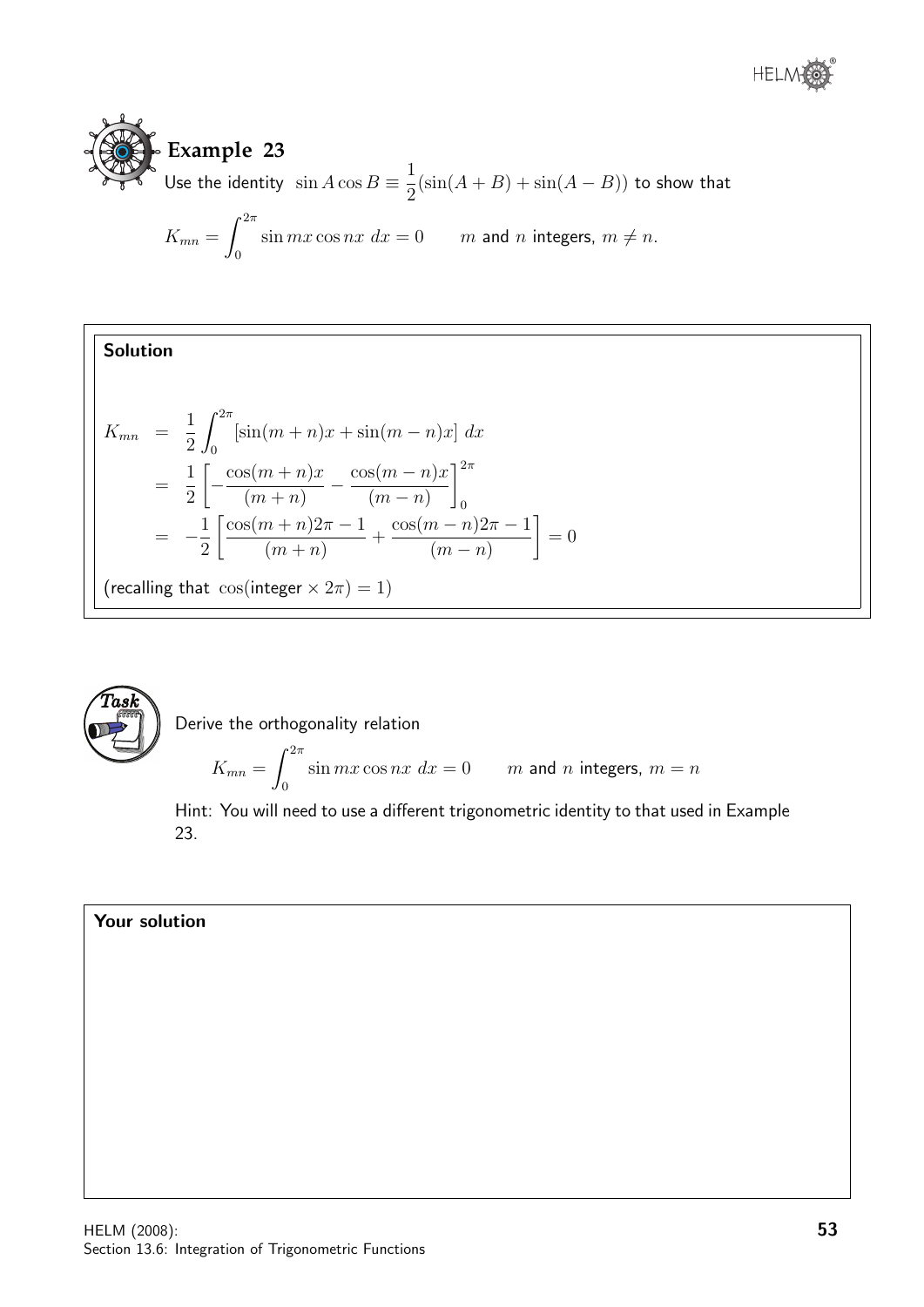#### Answer

 $K_{mn} =$  $\int^{2\pi}$ 0  $\sin mx \cos mx \, dx$ Putting  $m = n \neq 0$ , and then using the identity  $\sin 2A \equiv 2 \sin A \cos A$  we get  $K_{mm}$  =  $\int^{2\pi}$ 0  $\sin mx \cos mx \, dx$ = 1 2  $\int^{2\pi}$ 0  $\sin 2mx \, dx$ = 1 2  $\sqrt{ }$  $-\frac{\cos 2mx}{2}$ 2m  $\vert^{2\pi}$ 0  $=-\frac{1}{4}$ 4m  $(\cos 4m\pi - \cos 0) = -\frac{1}{4}$ 4m  $(1 - 1) = 0$ Putting  $m = n = 0$  gives  $K_{00} =$ 1 2  $\int^{2\pi}$  $\boldsymbol{0}$  $\sin 0 \cos 0 dx = 0.$ Note that the particular case  $m = n = 1$  was considered earlier in this Section.

# **3. Reduction formulae**

You have seen earlier in this Workbook how to integrate  $\sin x$  and  $\sin^2 x$  (which is  $(\sin x)^2$ ). Applications sometimes arise which involve integrating higher powers of  $\sin x$  or  $\cos x$ . It is possible, as we now show, to obtain a reduction formula to aid in this Task.

**Task**  
Given 
$$
I_n = \int \sin^n(x) dx
$$
 write down the integrals represented by  $I_2, I_3, I_{10}$ 

**Your solution**

\n
$$
I_2 = \nI_3 = \nI_{10} =
$$
\n**Answer**

\n
$$
I_2 = \int \sin^2 x \, dx \qquad I_3 = \int \sin^3 x \, dx \qquad I_{10} = \int \sin^{10} x \, dx
$$

To obtain a reduction formula for  $I_n$  we write

 $\sin^n x = \sin^{n-1}(x) \sin x$ 

and use integration by parts.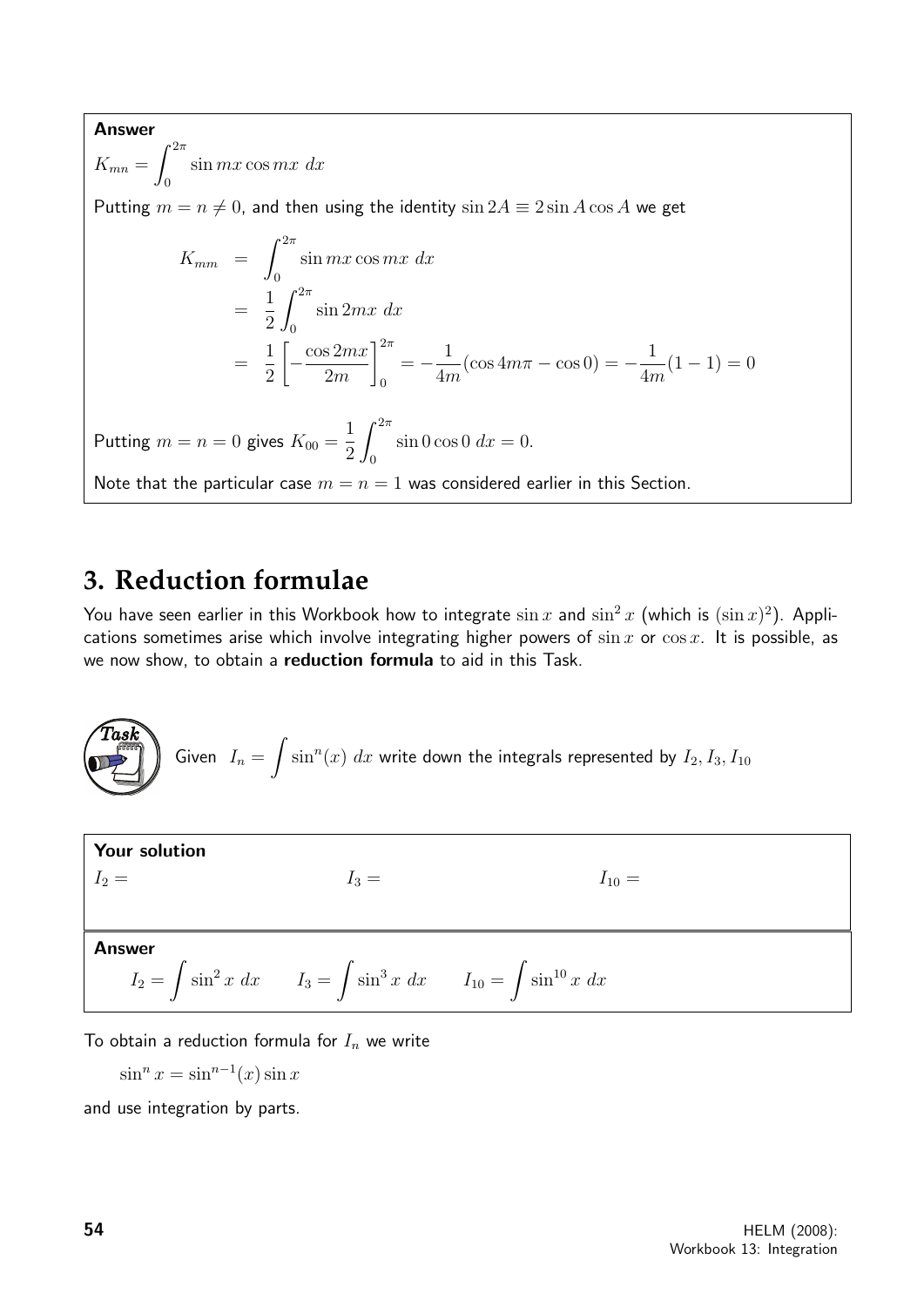

In the notation used earlier in this Workbook for integration by parts (Key Point 5, page 31) put  $f = \sin^{n-1} x$  and  $g = \sin x$  and evaluate  $\frac{df}{dx}$  and  $\int g\ dx.$ 

**Your solution**  
\n**Answer**  
\n
$$
\frac{df}{dx} = (n-1)\sin^{n-2}x \cos x
$$
 (using the chain rule of differentiation),  
\n
$$
\int g \, dx = \int \sin x \, dx = -\cos x
$$

Now use the integration by parts formula on  $\int \sin^{n-1} x \sin x \ dx$ . [Do not attempt to evaluate the second integral that you obtain.]

Your solution

## Answer

$$
\int \sin^{n-1} x \sin x \, dx = \sin^{n-1}(x) \int g \, dx - \int \frac{df}{dx} \int g \, dx
$$
  
=  $\sin^{n-1}(x)(-\cos x) + (n-1) \int \sin^{n-2} x \cos^2 x \, dx$ 

We now need to evaluate  $\int \sin^{n-2}x \cos^2 x dx$ . Putting  $\cos^2 x = 1 - \sin^2 x$  this integral becomes:  $\int \sin^{n-2}(x) \ dx - \int \sin^n(x) \ dx$ 

But this is expressible as  $I_{n-2} - I_n$  so finally, using this and the result from the last Task we have  $I_n = \int \sin^{n-1}(x) \sin x \ dx = \sin^{n-1}(x) (-\cos x) + (n-1)(I_{n-2} - I_n)$ 

from which we get Key Point 9: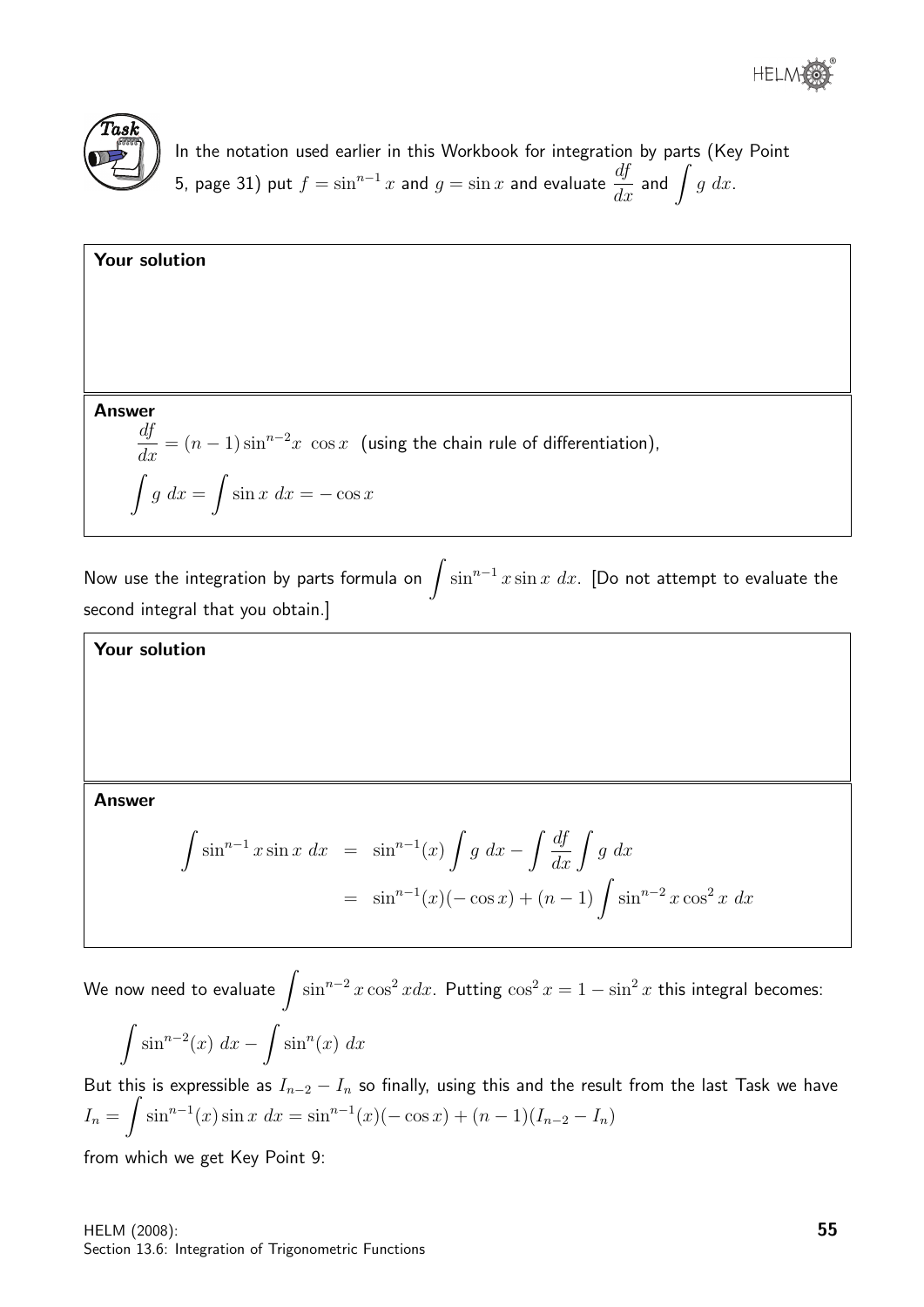

This is our **reduction formula** for  $I_n$ . It enables us, for example, to evaluate  $I_6$  in terms of  $I_4$ , then  $I_4$  in terms of  $I_2$  and  $I_2$  in terms of  $I_0$  where

$$
I_0 = \int \sin^0 x \, dx = \int 1 \, dx = x.
$$



Use the reduction formula in Key Point 9 with  $n = 2$  to find  $I_2$ .

Your solution

Answer

i.e.

$$
I_2 = -\frac{1}{2} [\sin x \cos x] + \frac{1}{2} I_0
$$
  
=  $-\frac{1}{2} [\frac{1}{2} \sin 2x] + \frac{x}{2} + c$   

$$
\int \sin^2 x \, dx = -\frac{1}{4} \sin 2x + \frac{x}{2} + c
$$

as obtained earlier by a different technique.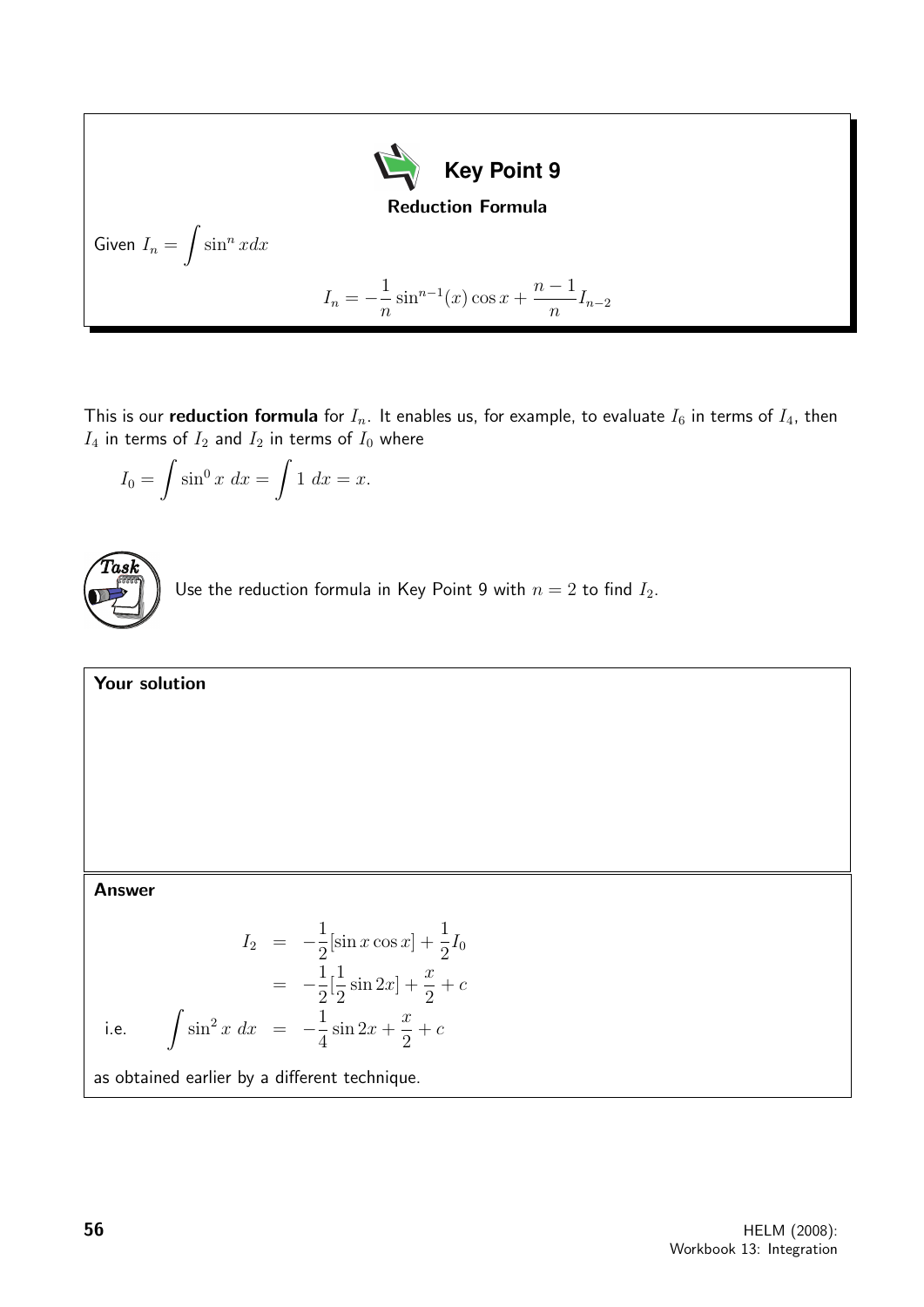

Use the reduction formula in Key Point 9 to obtain 
$$
I_6 = \int \sin^6 x \ dx
$$
.

Firstly obtain  $I_6$  in terms of  $I_4$ , then  $I_4$  in terms of  $I_2$ :



#### Answer

$$
I_4 = -\frac{1}{4}\sin^3 x \cos x - \frac{3}{16}\sin 2x + \frac{3}{8}x + \text{ constant}
$$
  

$$
\therefore \qquad I_6 = -\frac{1}{6}\sin^5 x \cos x - \frac{5}{24}\sin^3 x \cos x - \frac{5}{32}\sin 2x + \frac{5}{16}x + \text{ constant}
$$

Definite integrals can also be readily evaluated using the reduction formula in Key Point 9. For example,

$$
I_n = \int_0^{\pi/2} \sin^n x \, dx \quad \text{so} \quad I_{n-2} = \int_0^{\pi/2} \sin^{n-2} x \, dx
$$

We obtain, immediately

$$
I_n = \frac{1}{n} \left[ -\sin^{n-1}(x) \cos x \right]_0^{\pi/2} + \frac{n-1}{n} I_{n-2}
$$

or, since cos  $\pi$  $\frac{\pi}{2} = \sin 0 = 0, \qquad I_n =$  $(n-1)$  $\frac{1}{n}I_{n-2}$ 

This simple easy-to-use formula is well known and is called Wallis' formula.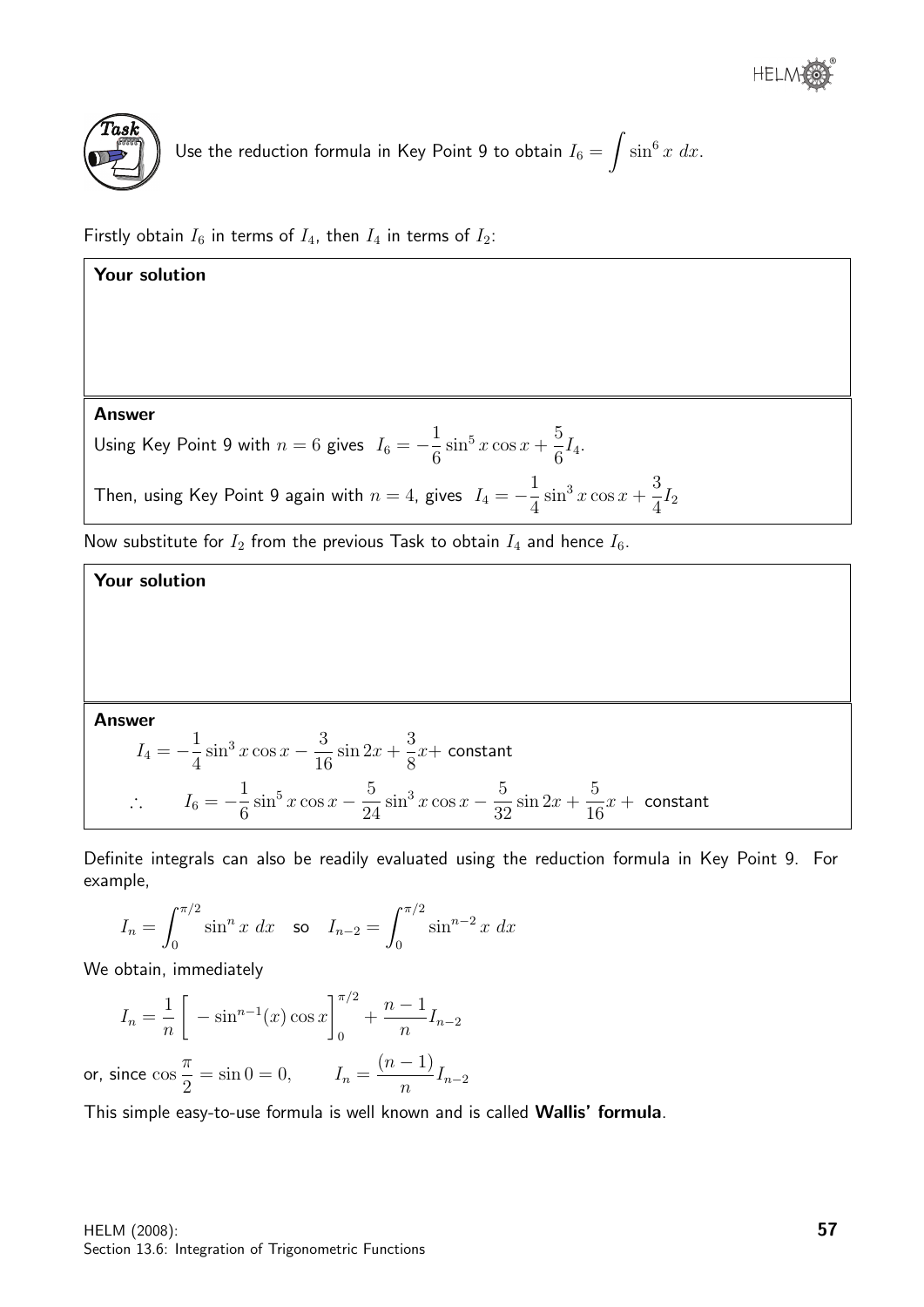**Key Point 10**  
\n**Key Point 10**  
\nGiven 
$$
I_n = \int_0^{\pi/2} \sin^n x \, dx
$$
 or  $I_n = \int_0^{\pi/2} \cos^n x \, dx$   
\n $I_n = \frac{(n-1)}{n} I_{n-2}$ 



 $\sqrt{ }$ 

If  $I_n =$  $\int_0^{\pi/2}$ 0  $\sin^n x \ dx$  calculate  $I_1$  and then use Wallis' formula, without further integration, to obtain  $I_3$  and  $I_5$ .

**Answer**  
\n
$$
I_1 = \int_0^{\pi/2} \sin x \, dx = \left[ -\cos x \right]_0^{\pi/2} = 1
$$
  
\nThen using Wallis' formula with  $n = 3$  and  $n = 5$  respectively  
\n $I_3 = \int_0^{\pi/2} \sin^3 x \, dx = \frac{2}{3} I_1 = \frac{2}{3} \times 1 = \frac{2}{3}$   
\n $I_5 = \int_0^{\pi/2} \sin^5 x \, dx = \frac{4}{5} I_3 = \frac{4}{5} \times \frac{2}{3} = \frac{8}{15}$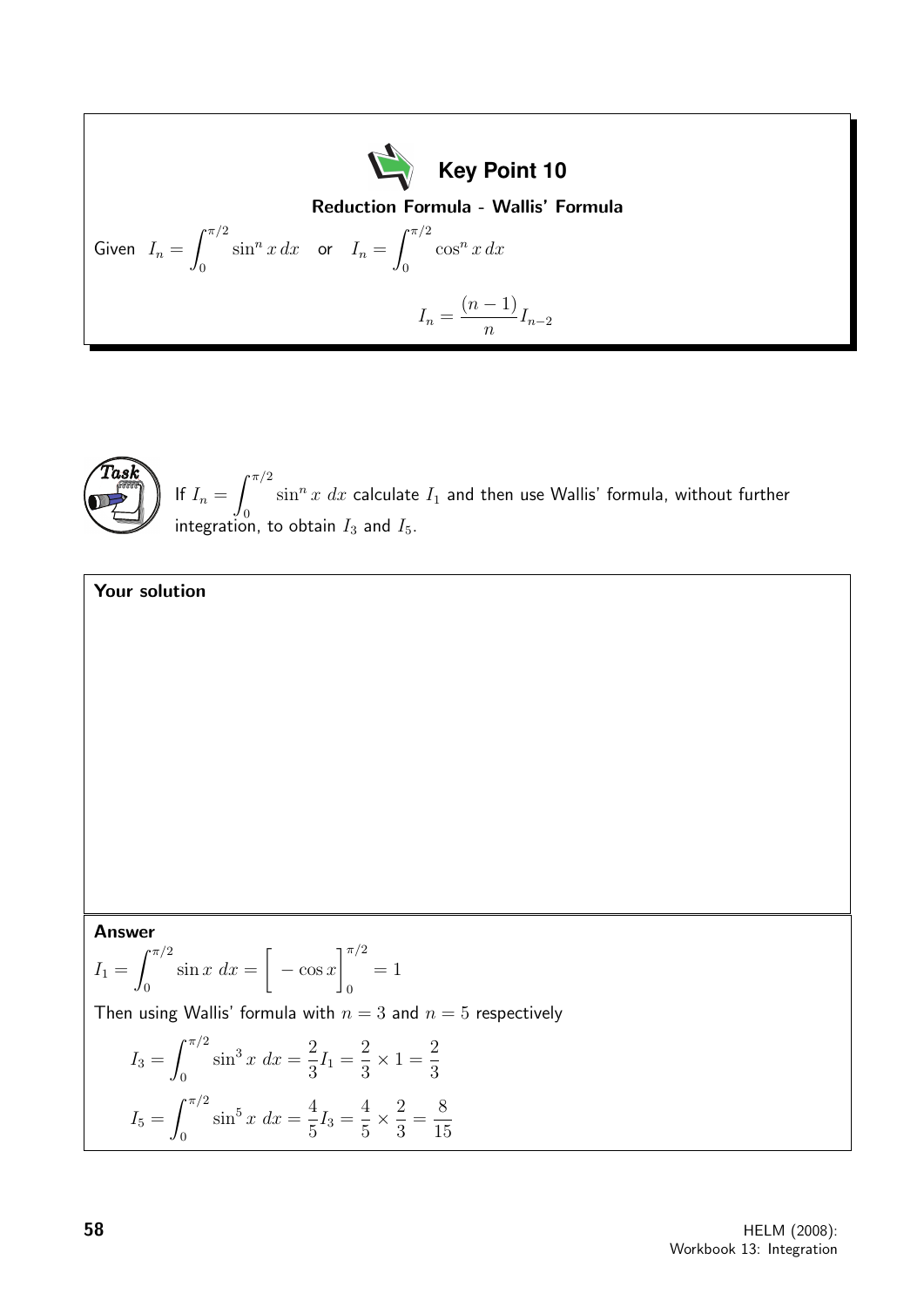



The total power  $P$  of an antenna is given by

$$
P = \int_0^{\pi} \frac{\eta L^2 I^2 \pi}{4\lambda^2} \sin^3 \theta \ d\theta
$$

where  $\eta$ ,  $\lambda$ , I are constants as is the length L of antenna. Using the reduction formula for  $\int \sin^n x\ dx$  in Key Point 9, obtain  $P.$ 

## Your solution

#### Answer

Ignoring the constants for the moment, consider

$$
I_3 = \int_0^{\pi} \sin^3 \theta \, d\theta
$$
 which we will reduce to  $I_1$  and evaluate.  

$$
I_1 = \int_0^{\pi} \sin \theta \, d\theta = \left[ -\cos \theta \right]_0^{\pi} = 2
$$

so by the reduction formula with  $n = 3$ 

$$
I_3 = \frac{1}{3} \left[ -\sin^2 x \cos x \right]_0^{\pi} + \frac{2}{3} I_1 = 0 + \frac{2}{3} \times 2 = \frac{4}{3}
$$

We now consider the actual integral with all the constants.

Hence 
$$
P = \frac{\eta L^2 I^2 \pi}{4\lambda^2} \int_0^\pi \sin^3 \theta \ d\theta = \frac{\eta L^2 I^2 \pi}{4\lambda^2} \times \frac{4}{3}
$$
, so  $P = \eta \frac{L^2 I^2 \pi}{3\lambda^2}$ .

A similar reduction formula to that in Key Point 9 can be obtained for  $\int \cos^n x \ dx$  (see Exercise 5 at the end of this Workbook). In particular if

$$
J_n = \int_0^{\pi/2} \cos^n x \, dx \quad \text{then} \quad J_n = \frac{(n-1)}{n} J_{n-2}
$$

i.e. Wallis' formula is the same for  $\cos^n x$  as for  $\sin^n x$ .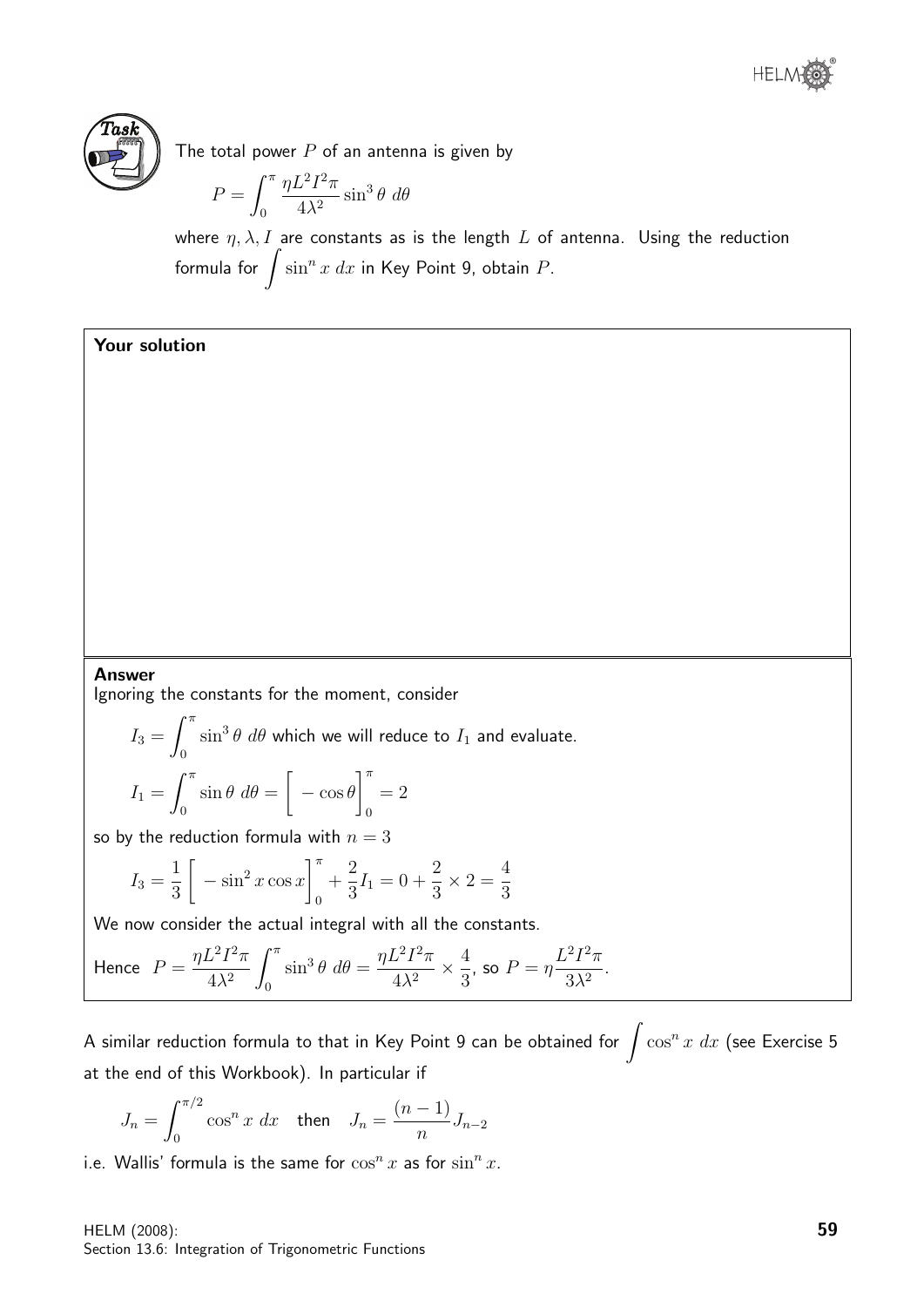# **4. Harder trigonometric integrals**

The following seemingly innocent integrals are examples, important in engineering, of trigonometric integrals that cannot be evaluated as indefinite integrals:

(a) 
$$
\int \sin(x^2) dx
$$
 and  $\int \cos(x^2) dx$  These are called Fresnel integrals.  
\n(b)  $\int \frac{\sin x}{x} dx$  This is called the Sine integral.

Definite integrals of this type, which are what normally arise in applications, have to be evaluated by approximate numerical methods.

Fresnel integrals with limits arise in wave and antenna theory and the Sine integral with limits in filter theory.

It is useful sometimes to be able to visualize the definite integral. For example consider

$$
F(t) = \int_0^t \frac{\sin x}{x} dx \qquad t > 0
$$

Clearly,  $F(0) = \int_0^0$ 0  $\sin x$  $\overline{x}$  $dx = 0$ . Recall the graph of  $\frac{\sin x}{x}$  $\overline{x}$ against  $x, x > 0$ :



## Figure 14

For any positive value of t,  $F(t)$  is the shaded area shown (the area interpretation of a definite integral was covered earlier in this Workbook). As t increases from 0 to  $\pi$ , it follows that  $F(t)$  increases from 0 to a maximum value

$$
F(\pi) = \int_0^{\pi} \frac{\sin x}{x} dx
$$

whose value could be determined numerically (it is actually about  $1.85$ ). As  $t$  further increases from  $\pi$  to  $2\pi$  the value of  $F(t)$  will decrease to a local minimum at  $2\pi$  because the  $\frac{\sin x}{\pi}$ x curve is below the x-axis between  $\pi$  and  $2\pi$ . Note that the area below the curve is considered to be negative in this application.

Continuing to argue in this way we can obtain the shape of the  $F(t)$  graph in Figure 15: (can you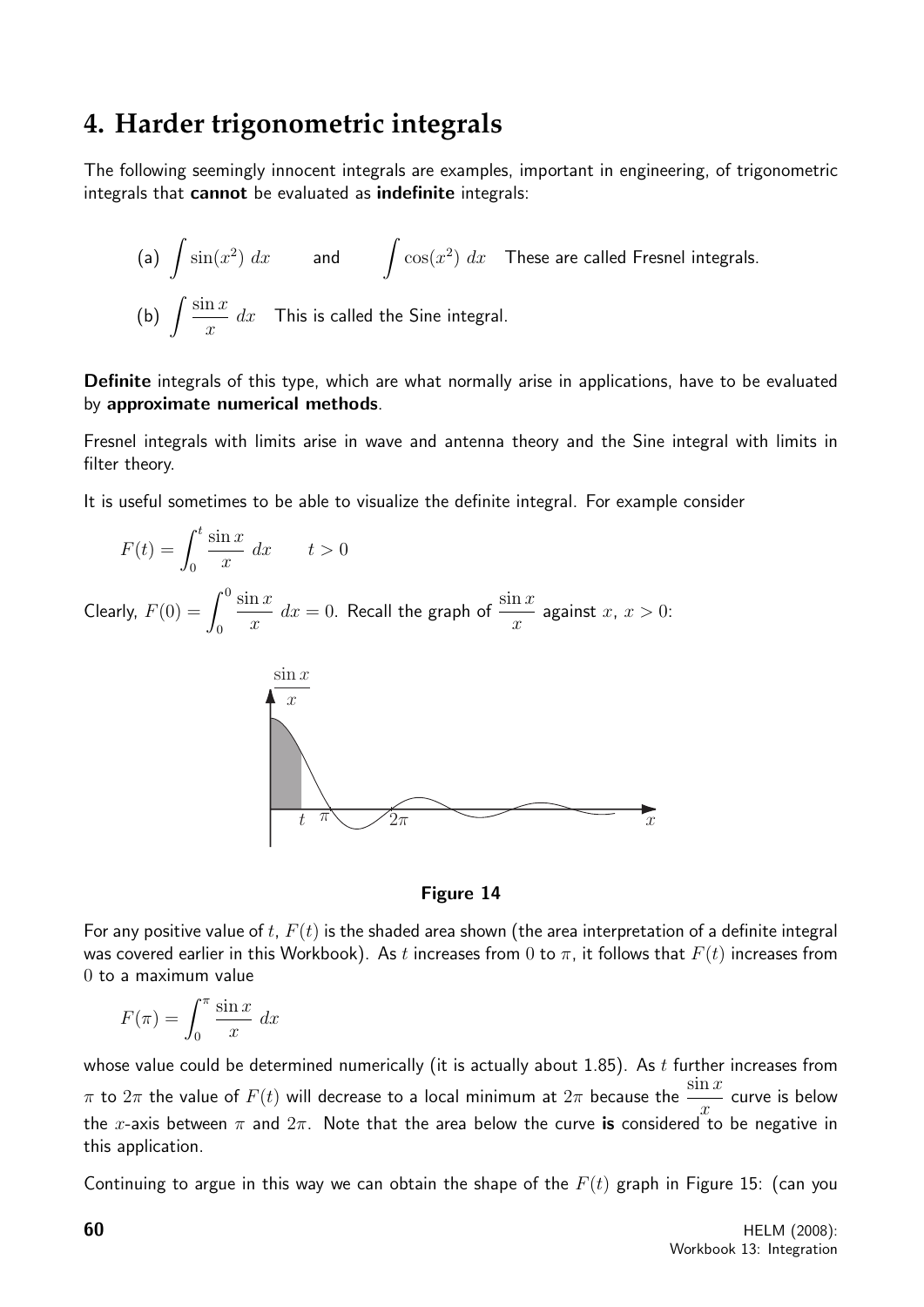

see why the oscillations decrease in amplitude?)





The result  $\int_{-\infty}^{\infty}$  $\boldsymbol{0}$  $\sin x$  $\overline{x}$  $dx =$  $\pi$ 2 is clearly illustrated in the graph (you are not expected to know how this result is obtained). Methods for solving such problems are dealt with in HELM 31.